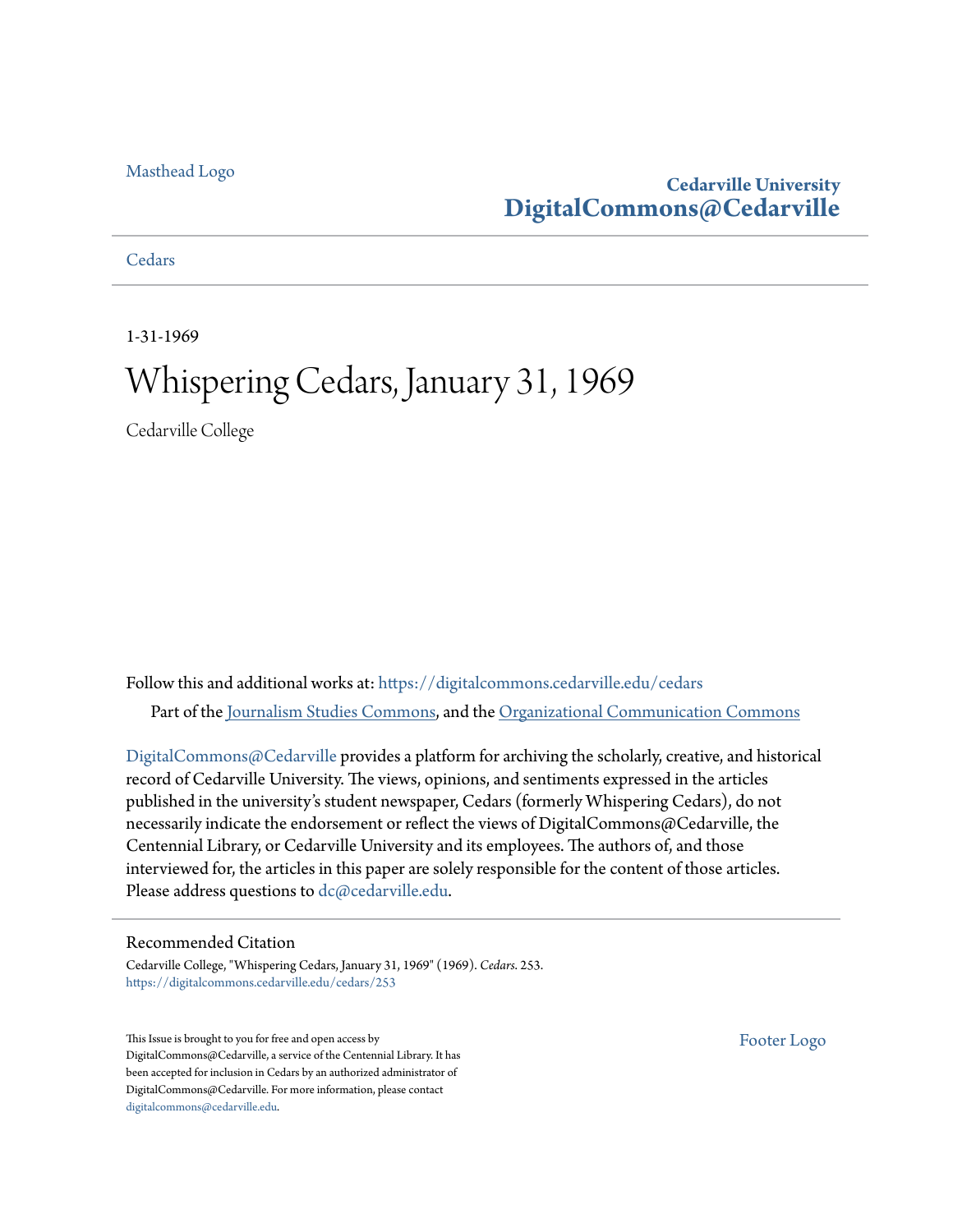### CC Attends Wilmington DMVC Meet

The Dayton Miami Valley Consortium met for the first time this year January 22 at Wilmington College. After dinner the delegates from ten of the eleven member institutions assembled for an open discussion of the consortium and its programs. Attending from Cedarville College were Dr. James T. Jeremiah, Dr. Warren Webber, Dr. Donald Baumann, Dan Stevens and David Haffey.

The DMVC has instituted numerable programs of varying worth. One such program, termed "cross-registration," was evident on Cedarville's last course listing. The Afro-American studies from nearby Central State were a result of "crossregistration."

## Jackets Stomp *League Leaders*

The administration of the DMVC is financed by Federal funds under the administration of Dr. Charles Armstrong. The central office is on the University of Dayton campus. The members of the consortium are: the Air Force Institute of Technology, Antioch College, Cedarville, Central State University, University of Dayton, Sinclair Community College, Urbana College, Wilberforce University, Wilmington College, Wittenberg University, and Wright State University.



A scene from "The Crucible." L. to R. - Curt Rexroth, Kathy Aumack, Robie Ison, Becky Sharp, Mark Flint, Glenda Welch, Dan Leichty.

defeated and in first place in the Mid-Ohio Conference, was outre bounded, out-shot, out-defensed, and out-played by the Cedarville Yellow Jackets. Cedarville shot a blazing 59% to Defiance's 37% and totalled 90 points to 74 points. The score left no doubt for debate or controversy as to the victor. Cedarville jumped to an early lead and never fell behind, but maintained momentum. Even after the half,

On Jan. 25, Defiance, un-when the Jackets all too often seem to relax and are overtaken by their opponents, Callan's quintet kept hustling and continued to increase their lead. Rebounds were a very decisive factor in the game. With Donnie Atherton leading with 20, Mc-Dowell 11, Warren 9, Cedarville outrebounded the Yellow Jackets from Defiance 64 to 25. The big •three hustled, worked, scrapped and dominated both offensive and defensive boards.

Looking for the perfect mate?<br>Are you the type of boy who wants a  $6'3''$ , 26-year-old girl who is systematic, meticulous, loves to fish and play football, and who practices Yoga? Or perhaps you are secretly admiring<br>that 4'9" "larger-sized" male<br>who collects stamps and string,<br>plays the flute, and considers<br>himself poised and a good mixer.<br>Now is your big chance to find<br>out what sort of person is really<br> derful, creative, and fun-loving class who sponsored the "Gay- Nineties," and the "Santa Sing- In" - the class of  $70 -$  is now planning an all school computer date night, to be held Feb. 11.<br>Applications will soon be on sale<br>to students, which, after being<br>filled out, will be processed by<br>the school computer. Individuals will find their match that night<br>in the gymnasium and then<br>watch a special program entitled,<br>"Romance Through the Ages."<br>Great lovers from all eras will be<br>portrayed in song and skits, including Caesar, Chris Columbus, Sir Lancelot, Ringo Starr, and Paul Jones (Junior class treasur er). Don't miss this once-in-a life-time chance to find the one just for you!

## WHSPERING CEDARS January 31, 1969

VOL. 19, No. 10

# Brr! The Devil'd Freeze in Salem

Cedarville played a man-toman defense. Defiance had a difficult time running their offense with the guards being picked up at half-court and the "big men" just waiting for someone like Holden to drive.

Four players scored in double figures - Bruce McDonald, team's leading scorer, was high with 30; Bob Warren had 25, Don Atherton 11, and Gary McDowell had 15. McDonald shot a scorching 83% as he hit 15 for 18.

### Mate Chosen By Computer Sometimes?

#### By JAN PHENiX

Bruce McDonald hits one of his 15 field goals.



Bob. Warren aptly shoots over the Defiance defense.

Because of this game, Cedarville still has a chance for first place in the conference. Cedarville, with two conference losses, must defeat \_Defiance at Defiance Feb. 13. We, the sports staff of Whispering Cedars, wish to thank the students, faculty, administration and everyone else for their support and hope it will con tinue. Back the team. Good luck, Cedarville.

> an event where women will be wearing banquet dresses. The men will be allowed to wear sport clothes (sport slacks and sweaters) and the girls will be allowed to wear slacks or skirts to the banquet. This is an allschool banquet and those not dating will be just as welcome as those who are dating. This is one banquet where dating will not be emphasized.

### Witches Grip Students In 'The Crucible'

#### By BONNIE SMITH

Don't you understand it, sir? There is a murdering witch among us, bound to keep herself in the dark." "The road past my house is a pilgrimage to Salem all morning. The town's mumbling witchcraft." "I think I ought to say that I saw a kettle *in* the grass where they were dancing." "I want to open myself. I want the light of God, I want the sweet love of Jesus! I danced for the Devil; I saw him; I wrote in his book; I go back to Jesus; I kiss His hand. I saw Sarah Good with the Devil. I saw Bridget Bishop with the Devil."

Thus Salem, a quiet, conservative, New England town turns into living hell full of confusion, distrust, hatred, lies, intolerance, and injustice.

The word "crucible" means a severe test or trial and the play is well named for it deals with the Salem witch trials which are a sinister epoch in our American heritage; a period in history where emotional terrorism won over rational thinking and the rights of man were destroyed under the name of righteousness and justice.

"The Crucible" should prove to be interesting to many types of people because it can be taken from a variety of viewpoints. If you are interested in history, this play will be of benefit to you. Politics play a part in the story also. Then for those who are literature fans, "The Crucible" is a noteworthy play. Sociologists will find many interesting things to think about and discuss. Those in drama will enjoy the way "The Crucible" is being presented. And for the rest of us, we can always come just to have an enjoyable break from the routine of studying.

Since its first presentation at the Martin Berk Theatre in New York on January 22, 1953, "The





Crucible" has met with amazing success and popularity. Now, we at Cedarville will have the opportunity to see this play January 31 and February 1 where it may once again meet with amazing success.

## Pi Sig Hosts Next Banquet

#### By KEN MUCK

Pi Sigma Nu will be putting on their annual all-school ban- · quet on February 14, 1969 at 5:30 p;m. in the Cedarville College Gymnasium. This year Pi Sigma Nu is going to put on an informal banquet. This banquet is focused on the theme of a "Hawaiian Luau!" The food and atmosphere will center around

this setting with many seafood and Hawaiian dishes. The speaker for the banquet will be Rev. William Moser of Novelty, Ohio. Rev. Moser is an excellent speaker and there will be different musical groups to add to the program of the evening. The dress for the banquet will also be quite informal, because it will not be a coat and tie event for the men nor will it necessarily be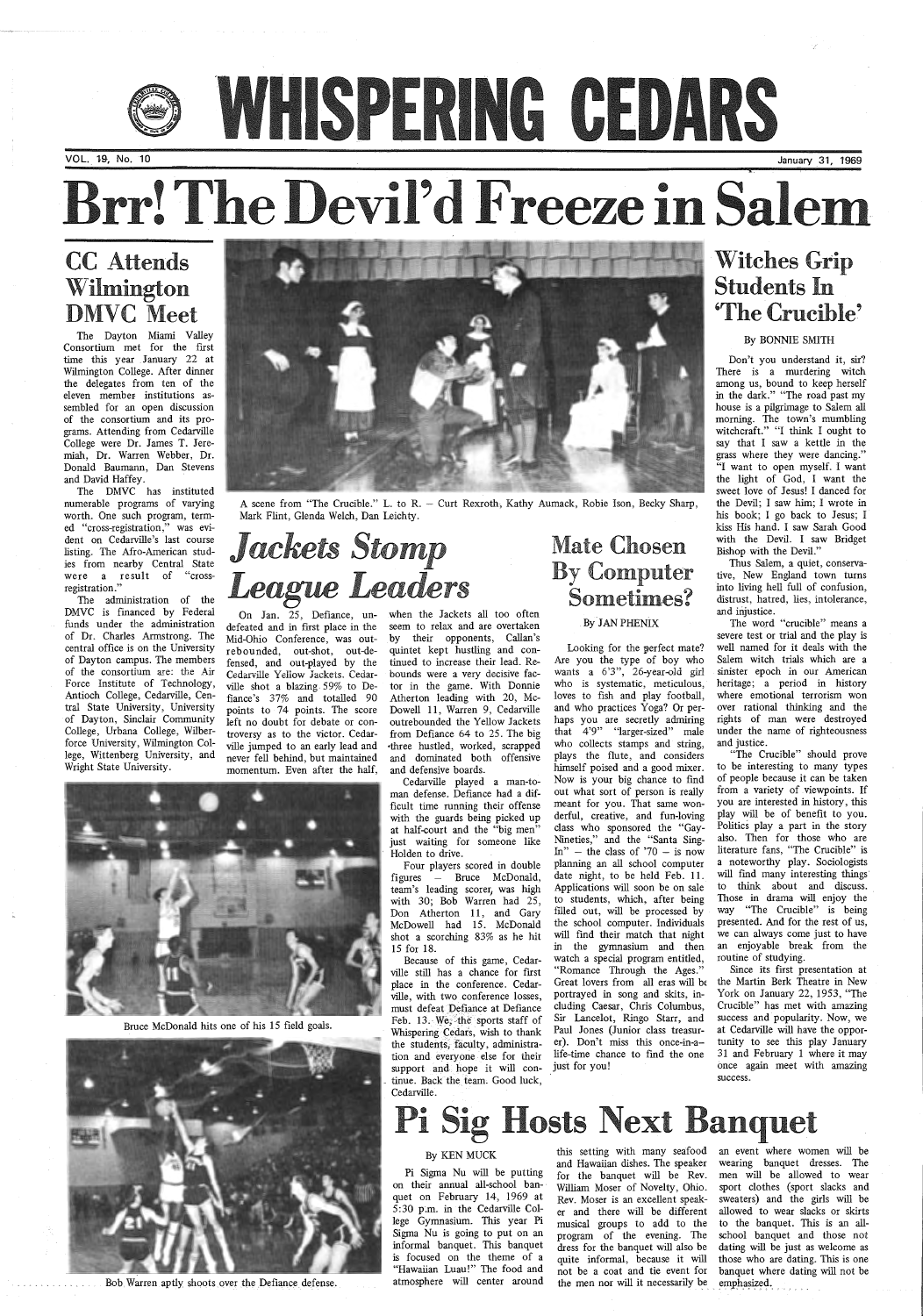We of the body of fundamental Christians, especially the GARB variety, are oft-times accused of playing the role of the proverbial ostrich with his head in the beach. This chauvinism has unfortunately in the past been over-extended thereby causing our alienation from a world which needs to be reached for

## Prejudice

One can almost hear someone reply, "Me prejudiced? I'm not prejudiced!"

In a report by Dr. Ager and Mr. Wyse (Ohio Independent Baptist, June, 1968) 80% of the churches in G.A.R.B.C. interviewed lived in an area non-condusive to reaching non-whites. Of those that did, only 37% had made some integrated effort to' reach them.

The din of the students' capricious chatter slowly filled the school room as more and more students crowded into the room. He walked in and took a seat several rows from the front. More and more students came in, but he sat alone. The class started; but he still sat alone. The chairs beside him were vacant. The chairs in front of him were empty. The chairs behind him were deserted. He was engulfed in solitude in the midst of a boisterous class. Was it that people hadn't gone beyond the sphere of their ego and the circle of friends they considered part of themselves? Or was it because he was black, and they were white?

Prejudice is betrayed in many forms. One of these is indifference.

Indifference comes even from our churches. The church that should be the first to take the steps of acceptance in winning "Samaritans" to Christ. But the opposite is true.

## **EDITORIALS** To Consort Not

There were only 5 churches that accounted for all the nonwhite attenders and 9 accounted for all· the non-white members of the 75 churches that responded to the poll. Yet 90% of the Negro churches in the U.S. preach a social gospel without the redemptive quality of the New Testament. (Christian Life, Oct. 1968).

Despite growing Afro-Am. spirit, white men can still reach Negroes. For instance, Robert Ranney, white pastor of the Chiago Grace Conservative Baptist Church, has the largest Negro conservative church in the U.S.A. Reaching men of another color isn't easy though. We must come down from out Mt. Olympus to where people really are, synthesize their culture, understand, and accept them as individuals. This ingrained · indifference from a home background oozes through the student in attitudes, thoughts, then slight actions. It remains with the person unless he re-evaluates his prejudices and forms his own opinions, instead of regurgitating his parents or peer groups value commitment.

D.J.M.

Christ. When any group, be it the church of Christ or the Democratic party, unnecessarily alienates themselves from outsiders, it works to its own detriment. Obviously we would advocate the maintenance of contact with the world  $-$  without compromising or becoming "of the world." However, certain admonitions of our Lord dealing with "unequal yokes" or coming "out from among them" would urge us to beware and exercise due perception.

The Dayton Miami-Valley Consortium (Webster says it's a fellowship) would have Cedarville College as part of an area-wide program. Certain portions of this program display considerable merit. Such services as exchange of information of campus activities appear worthy. However, certain phases of the consortium, strongly influenced by the Humanism of a neighboring college, seem to bar Cedarville College from full participation. One of the more recent plans of the consortium is to implement a co-operative urban affairs program in the Dayton "inner city," staffed by member colleges. Here divergent philosophies conflict. Those who are concerned only with this temporal life obviously will concern themselves with the economic and social plight of the ghetto, while we who must also consider eternity cannot put one's station in this life in preeminence over one's soul and its destiny. We Christians have an 'urban affairs" system - it's in outer space and composed of "mansions" - and we need to tell others about this.

Several representatives from if we reach our goal. Cedarville various schools and companies College greatly influenced Jim You have in your possession a hungry green can. If each can is filled with mere pennies by March 8, we will be able to telegram Dr. and Mrs. Entner and son upon their arrival in the Philippines that our goal has been reached. An interested individual will pay for the telegram and Es Entner toward their present destination. It would only seem appropriate that their first "news" on foreign soil would come from their Alma Mater. Join the "Penny Pinchers Association" and feed those starving cans.

Consequently, when we differ in ends and means with our neighbors, we need not totally divorce ourselves but are forced restrict our entangling alliances. An institution that stands for the Word of God and the Testimony of Jesus Christ and its propagation will, necessarily often be unable to collaborate with institutions which often take an opposite stand.

### Companies Recruit Seniors

#### By JERRY GRAYSON

COLUMBUS - The Ohio penitentiary, gray and jaded, squats dolorously near the center of this city in a pose of brooding resignation.

"It is a prison," says the Rev. Thomas Sagendorf, former assistant prison chaplain, "that is considered by many to be a model of the worst in American penology."

will begin to appear on the Ce-

darville campus in the following months. They desire to recruit students for certain jobs, and employ them after graduation.

Since Cedarville College's main thrust is in education, there will be several representatives from schools. Xenia Brunswick, Springfield, and Green County will be among a few of the school districts from the nearby areas that will send representatives in February.

There will also be several representatives from various types of companies. Perhaps one of the largest companies that will be here in February is the Metropolitan Life Insurance Company. A Social Security representative

#### *LETTITOR*  Dear Mr. Editor,

Staff: Becky Sharp, Patti France, Ruth Ransbottom, Jerry Grayson, Carol DeBoer, Ka thy Spencer, Cherry Collins, Bob Allen, Neal Heyer, Bruce McDonald, Pat Wissinger, Jan Phenix. Art: Connie Averitt

Like so many other thousands of Americans I sat misty-eyed and transfixed on Christmas Eve as the 83 gallant sailors of the U.S.S. Pueblo disembarked the air craft that had finally brought them home. I lost the battle against tears as they limped, ashen and thin, down the steps of the giant bird and nervously scanned the waiting throng for wives, children, parents, sweethearts. The tremendous ordeal of confinement, torture, and mistreatment in the nightmare of North Korea was over for them. They were free. I watched as the men terminated the long months of separation by recognizing and then tearfully embracing loved ones. It was a beautiful homecoming, poignant and exhilarating. It reminded me of a yet future homecoming, a homecoming infinitely more joyous. Someday we as Christians will wing our way home at last. The torture and mistreatment of the nightmare of this world will be ended for us, and we will step into eternity to terminate the separation from born-again loved ones who have gone on before.

> An "Inmate Manual," issued to each prisoner upon his arrival, lists more than 250 infractions for which he can be punished. Such things as horseplay, walking with hands in pockets, or talking loudly are violations of the rules.

As Commander Bucher faced the microphone on the air field and expressed his gratitude to the U.S. government for negotiating the release for the Pueblo crew, I quietly thanked my God who has promised us a safe return to the bosom of the Father.

> Sincerely, Patti France

#### Chaplain's Corner

#### By PAUL ENTNER

The Student Missionary Project is approaching its half-way mark time-wise without matching the same distance money-wise. We presently have \$624 toward our goal of \$1,461. Thanks to each of you who sold shares during Christmas vacation, your combined efforts totaled about \$400. May each of us gain a vision of souls being led to Christ because they heard the Gospel message in a medical clinic supplied by Cedarville College students living half-way around the world.

will also be here.

Even though Cedarville is a small Christian college, nearly as many secular representatives recruit here as do representatives from Christian associations. When a representative from a

company or school visits the campus, students who desire to talk to this person should see either the registrar or one of the deans.

#### *Trustees Confer*

The Cedarville College Trus- \_tees met Saturday, January 11, and approved the following:

1) The "Guardsmen" and the "Ambassadors" to represent the college on summer tour.

2) Membership of the eollege in the Association of Independent Colleges and Universities of Ohio. The purpose of the latter is to foster wider understanding of the significance of the dual system of private and public institutions, and the particular role of private institutions and their contribution to society and to effect the passage of legislature to grant financial assistance to Ohio residents who wish to attend private institutions. Dr. Jeremiah and Dr. Jack Kline will serve on the board.

3) Blueprints of proposed athletic complex (est.  $cost -$ \$50,000).

4) A leave of absence for doctoral study in physics for Mr. Wetzel from 1969-1970.

## Ohio Penitentiary Horrors Revealed

#### By DAVID HESS Special to The Christian **Science Monitor**

The nation's second-largest maximum security prison, the Ohio "Pen" is populated by the desperate and the forlorn  $-$ 2,750 men who have wronged society. Murderers and robbers, burglars and rapists, young and old, all jammed into a custodial cauldron, says the Rev. Mr. Sagendorf, that subverts "the values of honesty, human dignity, and brotherly concern."

Of every three men committed to the prison, two eventually return for subsequent felonies.

Such a high rate of recidivism, penal critics here say, bears shameful witness to the failure of the state's penal system to reform those charged to its custody.

"The men are taught to hate and ignore their fellows and are punished when they don't," the Rev. Mr. Sagendorf asserts. "They are constantly reminded of their worthlessness and unacceptability, and they soon learn to sacrifice anyone or anything for even temporary relief from ... their existence." One-third of the prison's inmates live in crowded cell blocks, four men to a cell measuring 8 feet by 11. Inside the cells are four bunks, a cold-water sink, and uncovered toilet. The men often spend as much as 18 hours a day in these cells.

Inmates are allowed to write one letter a week and then only to persons on approved mailing lists. Outgoing and incoming mail is censored.

WHISPERING CEDARS is a publication of campus events and student opinion for Cedarville College, published semi-monthly.

Editor: David Haffey

Assistant Editors: Rich Mitchell Dawn Myers

Business Manager: Gary Darrow Sports Editor: Mike Zazvrskey Circulation Editor: Ellen Young Layout: Gail Sears

Features: Paul Entner, Judy Leach

Typists: Joy Kleymeer, Becky Sharp, Pat Lawhead, Barb Jordan, Cherry Collins.

Photographers: Dale Braun, Art Shuter.

on inmates' families who have to work during the week and have only weekends free. The crowded conditions, lack

of contact with the outside, and the largely ignored mental aberrations of some prisoners, the Rev. Mr. Sagendorf says, contribute to "rampant homosexuality."

Visiting privileges are restrict-ly limited and largely confined to ed to one visit every 30 days. outdated instruction that bears Visiting hours are provided only minimal relevance to job de-Fewer than 10 percent of the penitentiary's inmates, at any given time, can be enrolled in the prison's "educational" program. Only the first through ninth grades are taught  $-$  even though the average educational achievement of the inmates is sixth grade. If an inmate chooses to enroll in an accredited correspondence course, costing about \$125, he must pay for it himself. Unless he gets outside help, he finds it virtually impossible to handle the cost, for inmates are paid only \$4 a month for the work they do inside the walls. Vocational training is extreme-

on weekdays, working a hardship mands on the outside.

If an inmate is written up, he is called into Summary Court, composed of three guards, "Very seldom is an inmate found innocent," the Rev. Mr. Sagendorf says, "because the guard giving the ticket cannot be found **wrong."** 

Summary Court sentences range from a reprimand to 10 days in "the hold" a correctional cell 5 feet by 7. In "the hole" there are no lights. The bed is a bare mattress on iron springs. The inmate is allowed no soap, no toothbrush, no towels, no hot water, no shave.

His food consists of a cup of coffee and two slices of dry bread for breakfast and a bowl of broth later in the day. Every third day, he is given one full meal.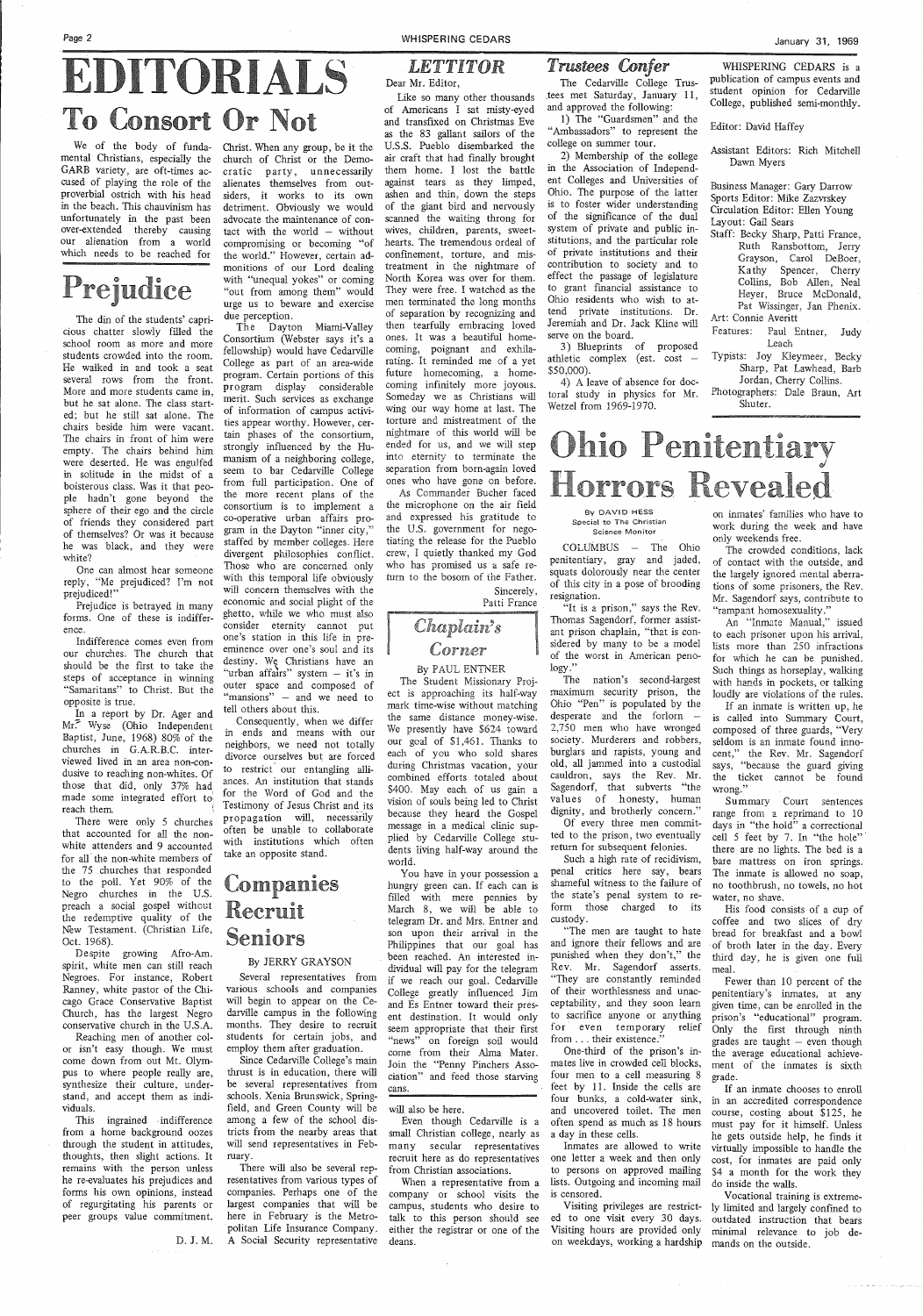#### GREEKTOME **CALL**

## *JV Che,erleaders Effuse Pep* Witch Trial Fraud Exposed



(Ed. Judy Leach has graciously agreed to write "Greek To Me" upon the resignation of Debbie Rouch.)

The Greek societies are getting into full swing now with plans, activities, good times and more plans:

Gamma Chi women enjoyed the guided tour of the Dayton Art Institute January 18; and some may still be full from the smorgasbord at Tem Tee Inn afterwards. Initiation of new members, primarily freshman women, is February 3. And plans, committees and excitement are already in the air for the Gamma Chi Spring banquet.

Alpha Chi has a party planned for its members and plebs January 30. Slides will be shown of the organization's activities and the AX sweetheart will be elected. (Nominated are Gail Sears, Karen Borger, Janice Martin and Pat Wissinger.) The lucky junior will be coronated at the February 8 victory over Bluffton. February 21 you may win one of the trophies presented at the Alpha Chi Talent Night. Looking ahead to March, Baptist Bible Seminary's Quartet and Trumpet Trio will entertain us.

The two little boys watched thing to do with bigger guys and their pals. Grown-ups too."  $"Oh \dots"$ 

Kappa Delta Chi girls had a good time swinuning at the YWCA January 24. They are looking forward to seeing Porgy and Bess February 1, and are making plans for something new and different in March — more next time.

> mean?" "I don't know. It's got some-

The big event this month is the February 14 all-school banquet. Pi Sig is taking a new approach in that it will be informal instead of semi-formal. With an island setting, the theme is <sup>a</sup> Hawaiian luau. The speaker will be Rev. William Moser from Novelty, Ohio, and entertainment includes the Guardsmen and others. There will be time after the banquet to have additional



You see, one little boy was white; the other, black. Soon, much too soon, they would know why big guys and grownups too have to create a special week for Brotherhood.

> **STEPHEN'S** REXALL

L. to R. - Sue Slater, a Business major from New York; Anne Darst, a Physical Education major from Ft. Worth, Florida; and Charlotte Willis, a Social Science major from Rochester, Michigan.

## One Voice Murmurs

the man paste a new poster on the billboard. Each month the man put up a different poster and the two little boys enjoyed watching him smooth the large pictures into place.

But this poster really wasn't a picture at all. In the past, there had been a kid on crutches or a pretty lady with extra clean teeth or a man in a fancy car with wheels that actually went round and round. All this poster had was two hands - shaking. One hand was white; the other, black. And over the two hands was a word: BROTHERHOOD.

Gradually the courageous shook Salem to sense. In bewilderment and grief Salemites assessed their year of bigotry and the cost of their reign of terror. From Salem, in the ruins

"Crummy pictures this time," observed one of the boys.

"Don't make any sense," agreed the other. "And what's brotherhood

CAMERA SHOP

34 W. MAIN ST.

The two little boys waited until the man finished with the poster.

"Let's run down to the park," one suggested. "Maybe a game's going on that might be fun." "I'm ready."

Two little boys ran to the park. They were not disappointed, for a very exciting game had just begun. So they sprawled out on the grass, finished some peanuts one found in his pocket, and enjoyed the game.

End of story?

Not quite.

#### By PATTI FRANCE

The year 1692 was a crucible for Salem Village in the Massachusetts Bay Colony. One itinerant minister put it this way, "The Devil is alive in Salem." Disastrous storms, spoiled butter and mysteriously sick cattle certainly auttressed this supposition. Desiring to guard their saintly village against Satan's power and goaded by a group of naive, irresponsible girls of the community, the Puritan oligarchy began their hunt for Satan's agents on earth - witches. That search became the vehicle of one of the strangest, most awful chapters in human history.



Laying aside the vestments of law and justice, the judiciary proceeded on bigotry. It accepted spectral evidence and unsubstantiated testimony . as conclusive; it deprived the accused of a defense attorney, holding arrogantly, "The pure in heart need no lawyer;" it handed down verdicts soiled with fear and ignorance. In the name of justice and Christianity innocent victims were tortured and hanged.

In the maze of the mania only a few Puritans managed to unravel the real reason for the Salem witchery disease. They understood that the people of Salem were taking advantage of the wide-spread terror and suspicion created by the witch hunts to vent their jealousies and resentments on neighbors by crying "witch." Long-held hatreds, landlust, and bickerihgs were elevated to the public eye. A memory for petty quarrels was a virtue. These Puritans realized that behind the cloak of witch fever hid a cruel game of spite. It wasn't the Devil that was walking Salem; it was vengeance. Like a cancerous growth, the witch hunts accelerated in panic and scope, resulting in mutual suspicions, family breakdown, ruined reputations, and financial disaster.

> SH Ell Tune-Up @ Accessories Repairs @ V-W Serviced Phone 766-3711

SWANDER'S

SINGER'S -

wrought oy man divested of conscience, emerges a lesson for future ages, for the seed from which the witch trials sprang jealousy, bigotry, fear, lies not very far from the mind of every man and requires only the stimulus of the time to stir it to life again. It can happen here.

A crucible is a severe trial. Cedarville College presents the crucible of Salem in Alford Auditorium on Jan. 31 and Feb. l at 8:00 P.M.